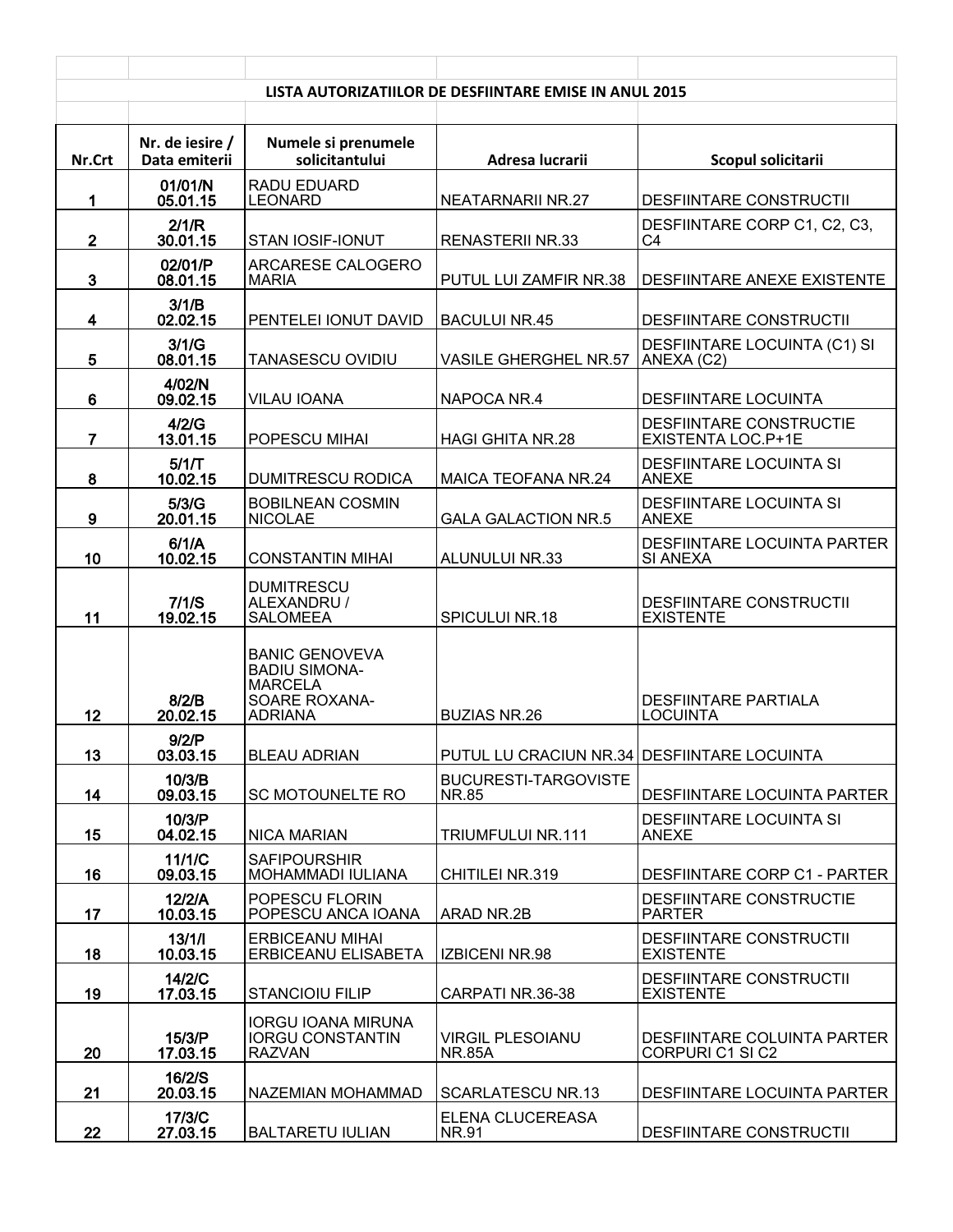| 23 | 18/1/L<br>30.03.15  | <b>NEAGU FILIP ADRIAN</b>                                | LONEA NR.22-24                            | <b>DESFIINTARE LOCUINTA SI</b><br><b>ANEXA PARTER</b>                         |
|----|---------------------|----------------------------------------------------------|-------------------------------------------|-------------------------------------------------------------------------------|
| 24 | 19/4/C<br>03.04.15  | NEDELCU GABRIELA                                         | ELENA CLUCEREASA<br><b>NR.72</b>          | <b>DESFIINTARE CONSTRUCTII</b>                                                |
| 25 | 20/5/C<br>07.04.15  | <b>STOICA IULIAN</b>                                     | AL. I. CUZA NR.73-75                      | DESFIINTARE CORPURI C1, C2                                                    |
| 26 | 21/4/G<br>08.04.15  | R.A.R                                                    | CAL.GRIVITEI NR.391A                      | DESFIINTARE CORPURI C7, C8,<br>C9, C11, C13, C14                              |
| 27 | 22/1/M<br>14.04.15  | <b>FLOREA MADALINA</b><br><b>AURELIA</b>                 |                                           | HAGI MARIA MOSCU NR.25 DESFIINTARE PARTIALA CORP C1                           |
| 28 | 23/03/N<br>15.04.15 | <b>GALATCHI MARIUS</b>                                   | NICOLAE NICOLEANU<br>NR.36                | DESFIINTARE PARTIALA CORP C1,<br>DESFIINTARE CORP C2, C3, C4                  |
| 29 | 24/5/G<br>15.04.15  | ROTARESCU RADU                                           | GOLOVITA NR.14                            | <b>DESFIINTARE CONSTRUCTII</b><br><b>PARTER</b>                               |
| 30 | 25/3/S<br>16.04.15  | <b>SC MEGA IMAGE SRL</b>                                 | <b>IONESCU SISESTI NR.8B</b>              | <b>DESFIINTARE IMPREJMUIRE</b>                                                |
| 31 | 26/2/1<br>16.04.15  | STAN IOSIF-IONUT                                         | IZBICENI NR.103                           | DESFIINTARE LOC.SP+P                                                          |
| 32 | 27/4/P<br>17.04.15  | <b>DEMETEK IRINA LAURA</b>                               | PLAVIEI NR.27                             | <b>DESFIINTARE LOCUINTA SI</b><br><b>ANEXE</b>                                |
| 33 | 28/4/S<br>29.04.12  | RAU BOOKSTORE SRL<br>PRIN OVIDIU FOLCUT                  | STRAULESTI NR.4-6                         | <b>INTRARE IN LEGALITATE</b><br><b>DESFIINTARE</b>                            |
| 34 | 29/1/D<br>05.05.15  | <b>SC COMIR SRL PRIN</b><br><b>MIRIUTA RADU</b>          | <b>DELTA DUNARII NR.7</b>                 | <b>DESFIINTARE CONSTRUCTII</b><br><b>PARTER</b>                               |
| 35 | 30/4/B<br>11.05.15  | <b>SC OVERSEAS GROUP</b><br><b>IMPEX SRL</b>             | INTR.GHEORGHE<br><b>BUCIUMAT NR.26-28</b> | <b>DESFIINTARE HALA</b>                                                       |
| 36 | 31/5/B<br>11.05.15  | <b>SC OVERSEAS GROUP</b><br><b>IMPEX SRL</b>             | INTR.GHEORGHE<br><b>BUCIUMAT NR.26-28</b> | <b>DESFIINTARE CENTRALA</b><br><b>TERMICA</b>                                 |
| 37 | 32/1/F<br>14.05.15  | <b>IONITA OANA CATALINA</b><br><b>IONITA DAN</b>         | 16 FEBRUARIE NR.34                        | DESFIINTARE PARTIALA CORP C1                                                  |
| 38 | 33/2/D<br>14.05.15  | <b>MIRITA RADU</b>                                       | <b>DELTA DUNARII NR.9</b>                 | <b>DESFIINTARE CORP C1 -</b><br><b>LOCUINTA</b>                               |
| 39 | 34/2/M<br>18.05.15  | IONITA STELIAN MARIAN MODESTIEI NR.64                    |                                           | <b>DESFIINTARE LOCUINTA CORP C2</b>                                           |
| 40 | 35/2/T<br>18.05.15  | <b>ION MANUEL</b><br>ION DORINA FLORINA                  | TRIUMFULUI NR.58                          | <b>DESFIINTARE CONSTRUCTIE</b><br><b>EXISTENTA</b>                            |
| 41 | 36/3/D<br>18.05.15  | <b>ENCIU HORIA</b><br><b>ALEXANDER</b>                   | DEJ NR.33                                 | DESFIINTARE LOCUINTA SI<br>ANEXA                                              |
| 42 | 37/8/V<br>18.05.15  | <b>REFAT ILEANA</b>                                      | <b>VACANTEI NR.19</b>                     | DESFIINTARE CORP C1 SI C2                                                     |
| 43 | 38/2/R<br>22.05.15  | STEREA IULIANA                                           | RADU DRAGOS NR.8                          | DESFIINTARE LOCUINTA PARTER                                                   |
| 44 | 39/2/F<br>26.05.15  | <b>TINCA MARIN IULIAN</b><br>TINCA IOANA                 | FAGULUI NR.24A                            | <b>DESFIINTARE PARTIALA</b><br><b>LOCUINTA SI DESFIINTARE</b><br><b>ANEXA</b> |
|    |                     | MIHAILA GHEORGHE                                         |                                           |                                                                               |
| 45 | 40/5/P<br>26.05.15  | <b>FLORIN</b><br><b>MIHAILA RODICA</b><br><b>MIHAELA</b> | ING.PISONI NR.6                           | DESFIINTARE LOCUINTA SP+P                                                     |
| 46 | 41/6/P<br>08.06.15  | <b>FLORESCU CRISTINA</b>                                 | AV.POPISTEANU NR.65                       | <b>DESFIINTARE CONSTRUCTII</b><br><b>EXISTENTE</b>                            |
|    | 42/6/C              | <b>CHIRCULESCU</b><br><b>GHEORGHE</b>                    |                                           |                                                                               |
| 47 | 08.06.15<br>43/3/1  | <b>GHIRCULESCU MARIA</b><br><b>DATCU MARIAN</b>          | <b>CARANSEBES NR.11</b>                   | DESFIINTARE LOCUINTA PARTER<br><b>DESFIINTARE PARTIALA A</b>                  |
| 48 | 11.06.15            | <b>DATCU CRISTINA</b>                                    | STEFAN IULIAN NR.11                       | <b>CORPULUI C2</b>                                                            |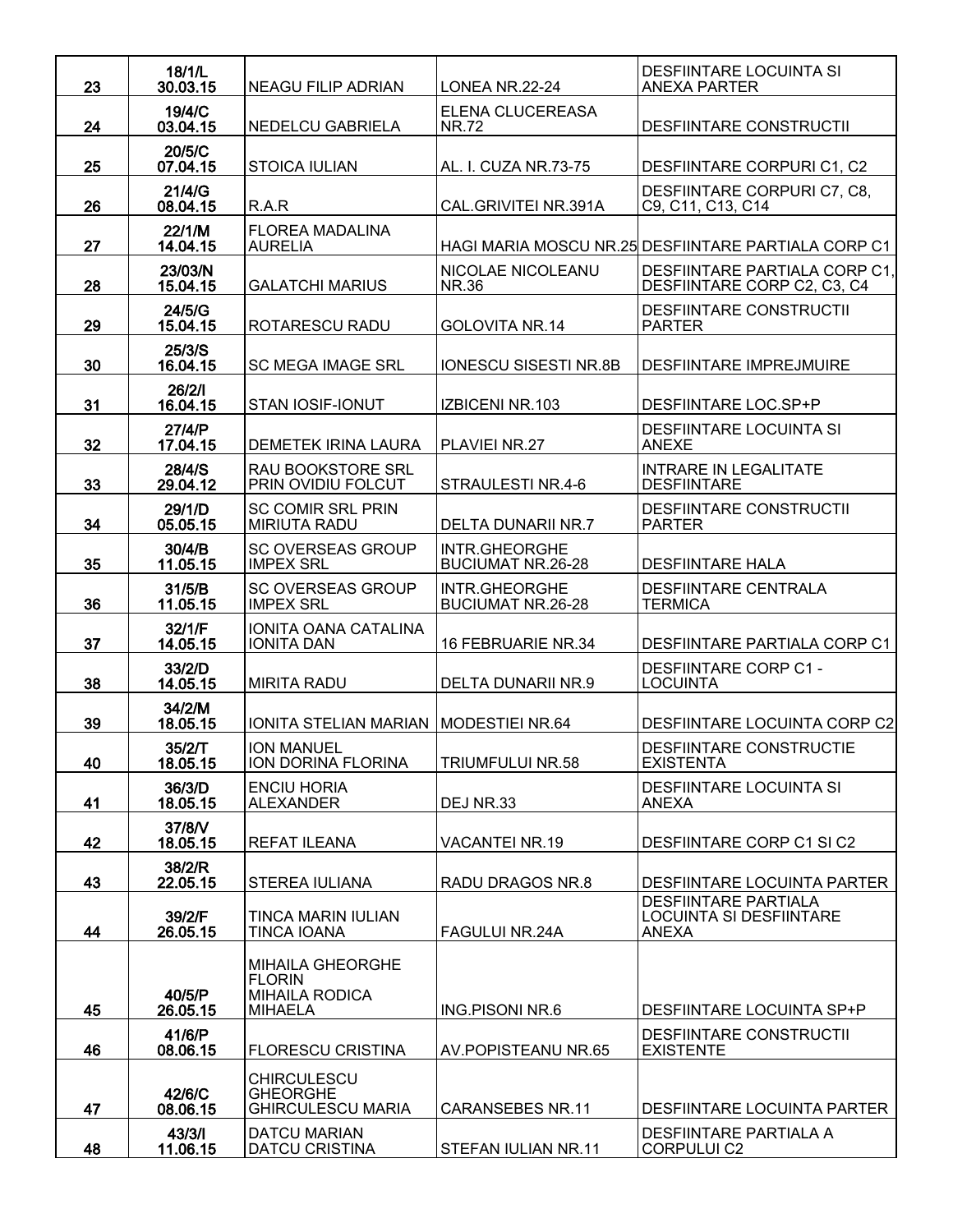| 49 | 44/3/M<br>12.06.15  | EL LEATHEY<br><b>CONSTANTA</b><br><b>MOHAMED ADEL-</b><br>YOUSSEF<br><b>WALID ADAM</b> | <b>MAGURA FLORILOR NR.9</b>                                     | DESFIINTARE CORPURI C4, C5, C6<br>- RUINE                              |
|----|---------------------|----------------------------------------------------------------------------------------|-----------------------------------------------------------------|------------------------------------------------------------------------|
| 50 | 45/7/Z<br>15.06.15  | AVIATIA UTILITARA                                                                      | CAL.ION ZAVOI NR.2-8                                            | <b>DESFIINTARE CONSTRUCTII</b><br><b>EXISTENTE</b>                     |
| 51 | 46/7/P<br>16.06.15  | <b>GHITA MARIA</b><br><b>GHITA VALENTIN</b>                                            | PRODUCTIEI NR.3                                                 | <b>DESFIINTARE CORP C1</b>                                             |
| 52 | 47/3/A<br>16.06.15  | <b>BARSAN MIRELA</b><br><b>CARMEN</b>                                                  | ANINA NR.7                                                      | DESFIINTARE CORPURI C1, C2,<br>C <sub>3</sub> , C <sub>4</sub>         |
| 53 | 48/8/P<br>16.06.15  | <b>FLORESCU CRISTINA</b>                                                               | SACELE NR.16                                                    | DESFIINTARE CONSTRUCTIE<br>$SP + P$                                    |
| 54 | 49/3/T<br>18.06.15  | <b>DIMITROVA AMELIA</b>                                                                | TINTASULUI NR.4A                                                | <b>DESFIINTARE CONSTRUCTII</b><br><b>EXISTENTE</b>                     |
| 55 | 50/6/G<br>22.06.15  | DUSCU IONELA RALUCA GARLEI NR.186                                                      |                                                                 | DESFIINTARE CONSTRUCTIE<br><b>EXISTENTA</b>                            |
| 56 | 51/6/O<br>24.06.15  | SOFIA ROXANA<br><b>TEODORA</b>                                                         | <b>HERMAN OBERTH NR.11</b>                                      | DESFIINTARE CORP C2 - ANEXA                                            |
| 57 | 52/4/D<br>24.06.15  | STANCIOIU ANA MARIA                                                                    | DEJ NR.65                                                       | DESFIINTARE LOC.SP+P SI ANEXA<br>PARTER                                |
| 58 | 53/4/1<br>25.06.15  | CARSTOIU ADRIANA                                                                       | <b>IZBICENI NR.93</b>                                           | DESFIINTARE LOCUINTA CORP C1                                           |
| 59 | 54/5/D<br>25.06.15  | PLUGARU EDWARD<br><b>MIHAI</b>                                                         | <b>DURBAC DUMITRU</b><br>RADUCU NR.70                           | DESFIINTARE CORP C2 SI C6                                              |
| 60 | 55/1/E<br>25.06.15  | ROLEA NICOLAE                                                                          | ATHANASIE ENESCU NR.7 EXISTENTE                                 | <b>DESFIINTARE CONSTRUCTII</b>                                         |
| 61 | 56/5/1<br>29.06.15  |                                                                                        | OPREA ADRIAN CATALIN EMANOILMIONESCU NR.42 DESFIINTARE LOC.SP+P |                                                                        |
| 62 | 57/5/S<br>29.06.15  | <b>RAUTI GHEORGHE</b><br>RAUTI IOANA                                                   | SALVA NR.84B                                                    | DESFIINTARE CORPURI C2 SI C3                                           |
| 63 | 58/7/C<br>30.06.15  | TRANDAFIR MIHAI                                                                        | <b>CAMPINITA NR.57</b>                                          | <b>DESFIINTARE LOCUINTA</b>                                            |
| 64 | 59/6/B<br>01.07.15  | <b>MIRICA IONEL CINOL</b><br><b>MIRICA CRISTIAN</b>                                    | <b>BUCEGI NR.25</b>                                             | DESFIINTARE CORPURI C SI C2                                            |
| 65 | 60/4/M<br>02.07.15  | <b>ENEL DISTRIBUTIE</b><br><b>MUNTENIA SA</b>                                          |                                                                 | ION MIHALACHE NR.41-43   DESFIINTARE CABINA POARTA                     |
| 66 | 61/9/P<br>03.07.15  | <b>COBZARU DEBORA</b><br><b>CRISTINA</b><br><b>LUNGU CONSTANTA</b><br><b>REBECA</b>    | <b>ING.PATULEA NR.5</b>                                         | DESFIINTARE LOCUINTA SI<br><b>ANEXE</b>                                |
| 67 | 62/4/A<br>06.07.15  | <b>TRONAC PETRE</b><br><b>SC IRIGC SRL</b>                                             | AFLUENTULUI NR.8                                                | DESFIINTARE LOC.D+P+1E SI<br><b>ANEXA PARTER</b>                       |
| 68 | 63/3/F<br>07.07.15  | S.C.APA NOVA<br><b>BUCURESTI S.A. PRIN</b><br><b>DUMITRU FLOREA</b>                    | DIONISIE FOTINO NR.6A                                           | DESFIINTARE CORP C1, C2<br>ANEXA                                       |
| 69 | 64/7/B<br>13.07.15  | POGOCEANU CORNELIU   BIHOR NR.27                                                       |                                                                 | <b>DESFIINTARE CORP C5</b>                                             |
| 70 | 65/10/P<br>13.07.15 | <b>MARINAS IORGU</b><br><b>MARINAS MARIEA</b>                                          | <b>VIRGIL PLESOIANU NR.8</b>                                    | <b>DESFIINTARE LOCUINTA</b>                                            |
| 71 | 66/04/N<br>16.04.15 | SC AVICOR CONSULTING<br><b>SRL PRIN RIZESCU</b><br><b>AUREL</b>                        | NIAGARA NR.47                                                   | DESFIINTARE CONSTRUCTII                                                |
| 72 | 67/6/1<br>21.07.15  | <b>MICU STEFAN-DANIEL</b><br>MICU LUMINITA-LENUTA                                      | <b>PANAIT ISTRATI NR.37</b>                                     | <b>DESFIINTARE PARTIALA</b><br>LOCUINTA SI DESFIINTARE<br><b>ANEXA</b> |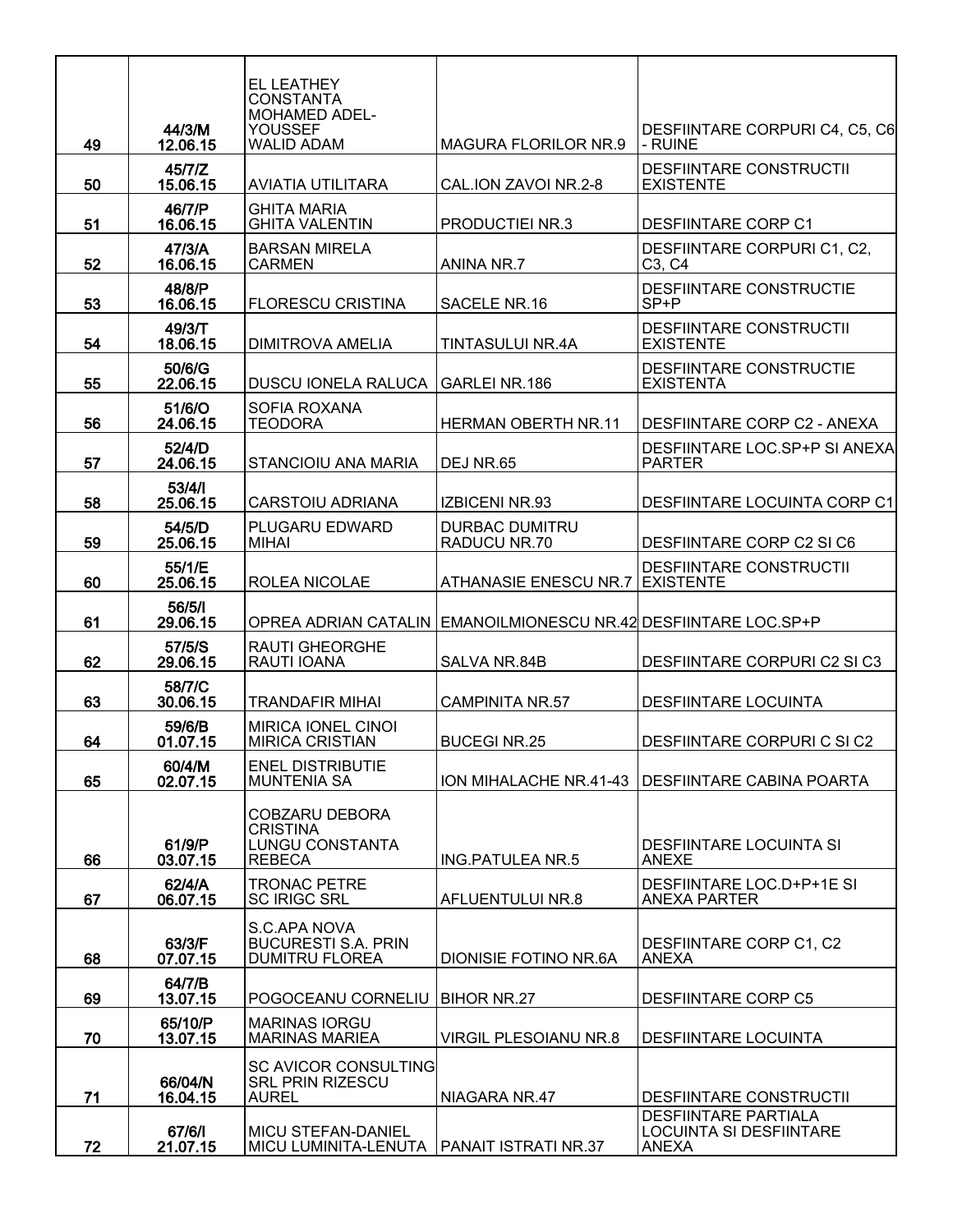|    | 68/6/S               |                                                                                          |                                                       |                                                                                                                                                   |
|----|----------------------|------------------------------------------------------------------------------------------|-------------------------------------------------------|---------------------------------------------------------------------------------------------------------------------------------------------------|
| 73 | 22.07.15             | <b>BUCUR DAN</b>                                                                         | SFANTA MARIA NR.46                                    | <b>DESFIINTARE CONSTRUCTII</b>                                                                                                                    |
| 74 | 69/8/B<br>23.07.15   | <b>IONESCU MUGUR</b>                                                                     | SOS. BUCURESTI -<br><b>PLOIESTI</b><br><b>NR.131E</b> | DESFIINTARE CORPURI C1 SI C2                                                                                                                      |
| 75 | 70/05/N<br>23.07.15  | LEAHU DUMITRU<br><b>CRISTIAN</b>                                                         | NICOLAE NICOLEANU<br>NR.4                             | <b>DESFIINTARE PARTIALA</b><br>LOC.P+1E SI DESFIINTARE<br><b>MAGAZIE</b>                                                                          |
| 76 | 71/7/S<br>24.07.15   | <b>LAZAR MAGDALENA</b><br><b>LAZAR COSTIN</b>                                            | SOIMULUI NR.21                                        | <b>DESFIINTARE ANEXE C2 SI C3</b>                                                                                                                 |
| 77 | 72/7/H<br>24.07.15   | <b>AUIPUSP - SECTOR 1</b><br>PRIN VLAD ROSCA                                             | <b>HRISOVULUI NR.24</b>                               | DESFIINTARE CORP C2 - SALA DE<br>SPORT S+P                                                                                                        |
| 78 | 73/5/A<br>28.07.15   | <b>MUNEIDLI CHADI</b>                                                                    | AMMAN NR.29                                           | DESFIINTARE CORP C1-P+1E,<br>CORP C2 SI C3                                                                                                        |
| 79 | 74/7/G<br>28.07.15   | <b>BARBU COSTIN</b><br>PRICEPUTU OTILIA                                                  | <b>HAGI GHITA NR.33</b>                               | DESFIINTARE PARTIALA CORP C2<br>SI DESFIINTARE CORP C3 P+E                                                                                        |
| 80 | 75/3/R<br>29.07.15   | <b>ONCESCU FLORIN</b>                                                                    | STR. RENASTERII NR.78                                 | <b>DESFIINTARE LOCUINTA SI</b><br><b>ANEXE</b>                                                                                                    |
| 81 | 76/8/S<br>30.07.15   | <b>COMAN DRAGOS</b><br><b>COMAN OTILIA SIMONA</b>                                        | <b>COSTACHE SIBICEANU</b><br>NR.19                    | <b>DESFIINTARE CORPURI C1-</b><br>LOCUINTA SI C2, C3 ANEXE                                                                                        |
| 82 | 77/11P<br>06.08.15   | <b>CAPOTA FLORIAN</b><br><b>CAPOTA NICOLITA</b>                                          | <b>VIRGIL PLESOIANU NR.4</b>                          | DESFIINTARE ANEXE C2 SI C3                                                                                                                        |
| 83 | 78/8/Z<br>06.08.15   | <b>BIRISAN RAZVAN</b><br><b>DRAGOS</b><br><b>BIRISAN LUCIA NICOLE</b>                    | ING.ZABLOVSCHI NR.89A                                 | <b>DESFIINTARE LOCUINTA CORP B</b>                                                                                                                |
| 84 | 79/8/C<br>13.08.15   | SC CIOPLEA INVEST SRL NR.55                                                              | <b>GEORGE CALINESCU</b>                               | <b>INTRARE IN LEGALITATE</b><br>DESFIINTARE CONSTRUCTII                                                                                           |
| 85 | 397/12/L<br>06.10.15 | <b>TELEANU PETRUT</b><br><b>TIBERIU</b><br><b>TELEANU IOANA</b><br><b>CAMELIA</b>        | <b>LINISTEI NR.55</b>                                 | DESFIINTARE LOCUINTA CORP<br>C1, BUCATARIE VARA C2                                                                                                |
| 86 | 80/06/N<br>18.08.15  | <b>PAROHIA BISERICII</b><br><b>COSTEASCA</b>                                             | NAVIGATIEI NR.54                                      | <b>DESFIINTARE BISERICA SI</b><br><b>CLOPOTNITA</b>                                                                                               |
| 87 | 81/4/F<br>18.08.15   | <b>TANASE IOANA</b>                                                                      | <b>FEROVIARILOR NR.15</b>                             | <b>DESFIINTARE PARTIALA</b><br><b>CONSTRUCTIE PARTER</b>                                                                                          |
| 88 | 82/6/D<br>25.08.15   | STOICAN IOSIF, STOICAN<br><b>IULIANA, STOICAN</b><br>LAURENTIU, STOICAN<br><b>REBECA</b> | <b>DEJ NR.25</b>                                      | DESFIINTARE CORP C1 LOCUINTAL<br><b>PARTER</b>                                                                                                    |
| 89 | 83/8/G<br>07.09.15   | <b>PRUNA VOICA</b><br><b>PRUNA ION</b>                                                   | <b>GEMENI NR.17</b>                                   | DESFIINTARE PARTIALA CORP C1.<br>DESFIINTARE CORP C2, C3                                                                                          |
| 90 | 84/7/Q<br>07.09.15   | TOMA CIPRIAN<br>TOMA LAURA ANDREEA                                                       | <b>OASULUI NR.55</b>                                  | INTRARE IN LEGALITATE PENTRU<br>DESFIINTARE CORP C1,<br><b>DESFIINTARE LUCRARI</b><br><b>EXECUTATE FARA A DETINE</b><br>AUTORIZATIE DE CONSTRUIRE |
| 91 | 85/2/L<br>07.09.15   | <b>FEODOROF ION DRAGOS</b><br><b>FEODOROF MIHAELA</b>                                    | <b>LAINICI NR.19</b>                                  | DESFIINTARE PARTIALA CORP C1                                                                                                                      |
| 92 | 86/7/D<br>10.09.15   | <b>TANASE AURELIA</b>                                                                    | DOBROGEANU GHEREA<br><b>NR.73A</b>                    | DESFIINTARE LOCUINTA                                                                                                                              |
| 93 | 60/3/F<br>15.09.15   | AVRAM ELENA                                                                              | <b>FEROVIARILOR NR.37A</b>                            | DESFIINTARE HALA SI DEPOZIT                                                                                                                       |
| 94 | 61/2/T<br>29.09.15   | <b>VLAD NICULAE DAN</b><br><b>VLAD IULIA</b>                                             | <b>TARNAVENI NR.19</b>                                | <b>DESFIINTARE LOCUINTA CORP C1</b>                                                                                                               |